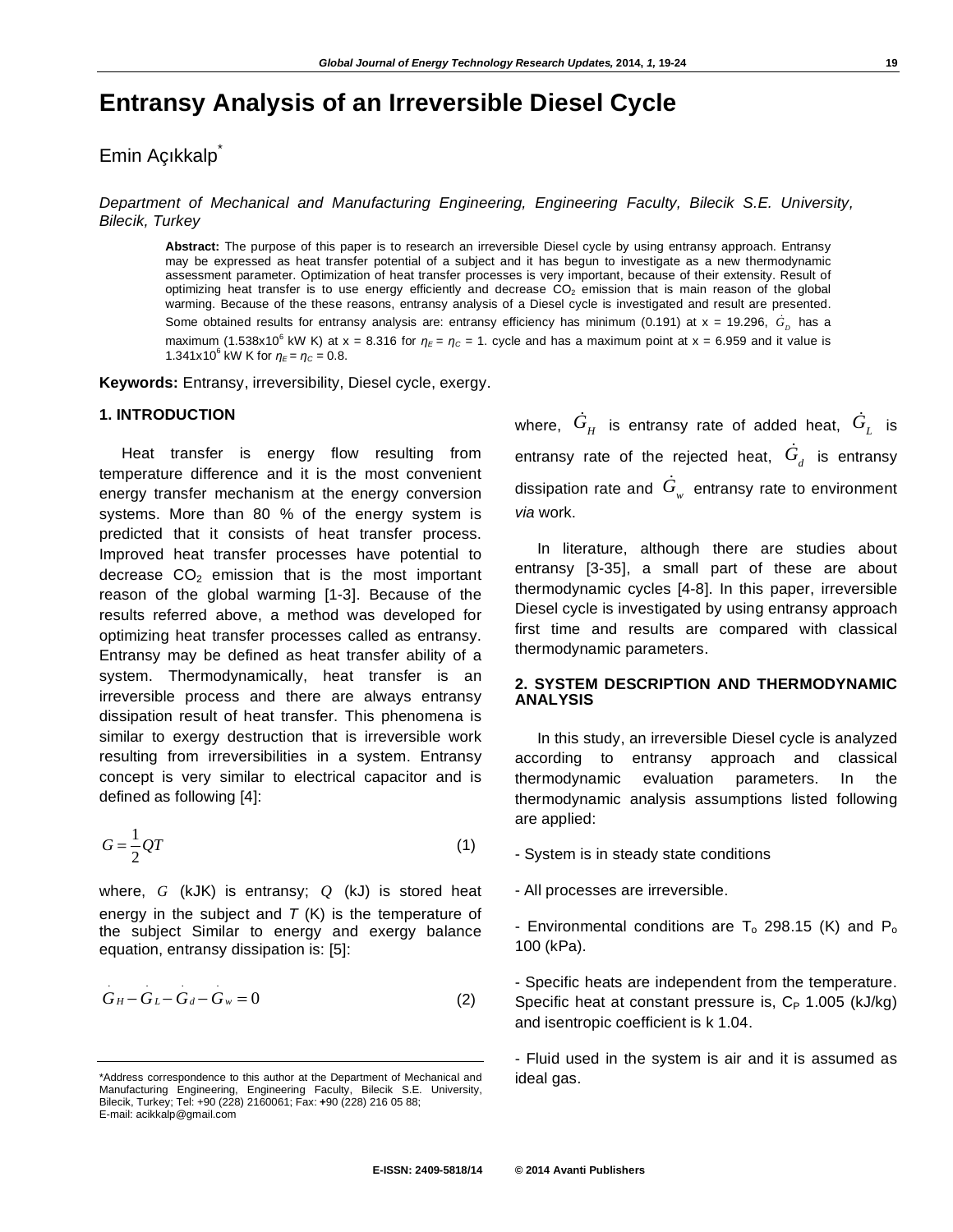$$
P_2 = \frac{P_3}{P_1}.
$$

Heat transfer rate is  $(\dot{Q})$ :

$$
\dot{Q} = \dot{m}c_p dT \tag{3}
$$

Temperature- entropy diagram (T-S) of the system can be seen in Figure **1**.



**Figure 1:** T-s diagram of the irreversible Diesel cycle [36,37].

Added heat and rejected heat from the irreversible Diesel cycle is described as following respectively:

$$
\dot{Q}_H = \dot{m}c_p \int_2^3 dT = \dot{m}c_p (T_3 - T_2)
$$
 (4)

$$
\dot{Q}_L = \dot{m}c_v \int_{1}^{4} dT = \dot{m}c_v (T_4 - T_1)
$$
\n(5)

where, *m* mass rate at the system (kg/s). Entransy rate is:

$$
\dot{G} = \dot{m}cTdT \tag{6}
$$

Added heat, rejected heat entransy and entransy rate by means of work to environment are defined as following respectively:

$$
\dot{G}_H = \dot{m}c_p \int_2^3 T dT = \frac{\dot{m}c_p (T_3^2 - T_2^2)}{2}
$$
 (7)

$$
\dot{G}_{L} = \dot{m}c_{v} \int_{1}^{4} T dT = \frac{\dot{m}c_{v}(T_{4}^{2} - T_{1}^{2})}{2}
$$
 (8)

$$
\dot{G}_{\scriptscriptstyle W} = \dot{W} T_{\scriptscriptstyle O} \tag{9}
$$

Relations between reversible and irreversible cycles can be obtained by using compression and expansion efficiencies [37-43]:

$$
\eta_c = \frac{T_{2s} - T_1}{T_2 - T_1}, \ \eta_E = \frac{T_4 - T_3}{T_{4s} - T_3} \tag{10}
$$

Work output, exergy output, energy efficiency, exergy efficiency, entropy generation, equations are described as following respectively:

$$
\dot{W} = \dot{Q}_{H} - \dot{Q}_{L} \tag{11}
$$

$$
Ex = \dot{Q}_H \left( 1 - \frac{T_o}{T_H} \right) \tag{12}
$$

$$
\eta = \frac{\dot{W}}{\dot{Q}_H} \tag{13}
$$

$$
\varphi = \frac{\dot{W}}{Ex} \tag{14}
$$

$$
S_{gen} = \left(\frac{\dot{Q}_L}{T_L} - \frac{\dot{Q}_H}{T_H}\right) \tag{15}
$$

Second law of the thermodynamics can be expressed by using Clausius equation.

$$
\frac{\dot{Q}_H}{T_H} - \frac{\dot{Q}_L}{T_L} \le 0\tag{16}
$$

This inequality can be converted to equality by means of defining an internal irreversibility parameter (*I*):

$$
I\frac{\dot{Q}_H}{T_H} = \frac{\dot{Q}_L}{T_L} \tag{17}
$$

Using equation (17), equation (18) can be obtained:

$$
I = \frac{\dot{Q}_L T_H}{\dot{Q}_H T_L} \tag{18}
$$

For the reversible Diesel cycle  $T_2$  and  $T_4$  are:

$$
T_{2S} = x^{k-1} T_1 \tag{19}
$$

$$
T_{4S} = \frac{T_3}{x^{k-1}}
$$
 (20)

where  $x = \frac{V_1}{V_2}$  $V_{2}$ ſ  $\overline{\phantom{a}}$  $\lambda$ is compression ratio,.  $T_2$  and  $T_4$  can be defined again by using equations (10), (19) ve (20):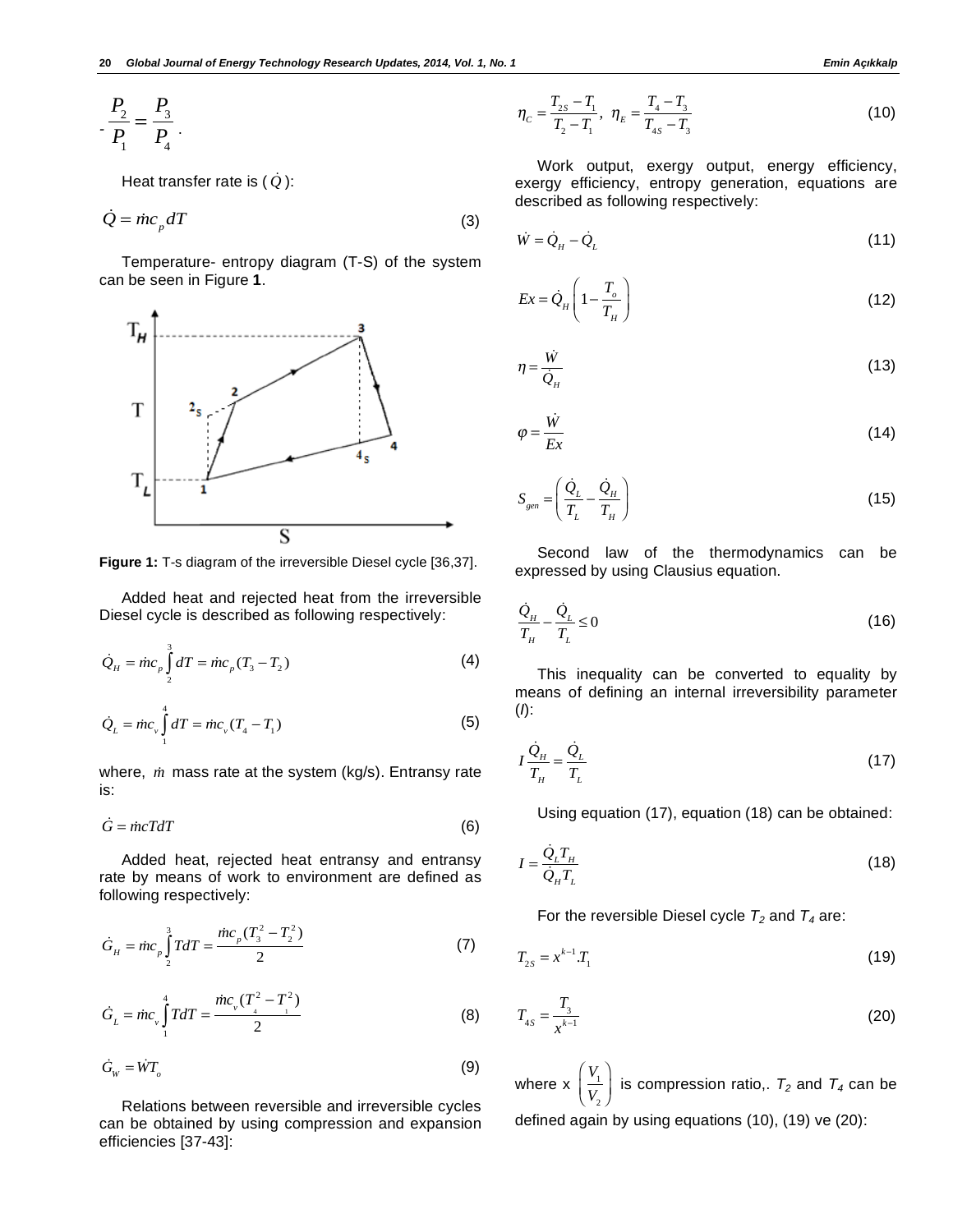$$
T_2 = \frac{(T_{2s} - T_1)}{\eta_c} + T_1
$$
 (21)

$$
T_4 = T_4 + \left(T_{4S} - T_3\right)\eta_E
$$
\n(22)

using equations (2-20), all parameters are defined again following.

$$
\dot{W} = c_{v} \dot{m} \left( (T_{1} + T_{3})(\eta_{E} - 1 - \eta_{E} x^{1-k}) \right) + \frac{c_{p} \dot{m} \left( \eta_{C} T_{3} x - T_{1} \left( (\eta_{C} - 1) \right) x + x^{k} \right)}{\eta_{C} x}
$$
\n(23)

$$
Ex = c_p m \left( 1 - \frac{T_o}{T_3} \right) \left( T_3 + T_1 \left( \frac{1 - x^{-1 + k}}{\eta_c} - 1 \right) \right)
$$
 (24)

$$
\eta = \frac{x^{-k} \left( c_v \cdot \eta_C \cdot x \left( T_3 - T_1 \right) x^k - \eta_E T_3 \left( x^k - x \right) \right)}{c_p \left( T_1 \cdot \left( (\eta_C - 1) x + x^k \right) - \eta_C T_3 \cdot x \right)}
$$
(25)

$$
T_{3}x^{-k} \cdot \left(c_{v} \cdot \eta_{C} x(T_{1} - T_{3}) x^{k} + \eta_{E} T_{3} (x^{k} - x)\right)
$$
  
\n
$$
\varphi = \frac{-c_{p} x^{k} \cdot (T_{1} \cdot (\eta_{C} - 1) x + x^{k} - \eta_{C} T_{3} x)}{c_{p} (T_{1} - T_{3}) (T_{1} \cdot ((\eta_{C} - 1) x + x^{k}) - \eta_{C} T_{3} x)} \tag{26}
$$

$$
ExD = T_o.m.\left(\left(\frac{c_p \cdot (T_1 \cdot ((\eta_c - 1)x + x^k - \eta_c \cdot T_3 \cdot x))}{\eta_c \cdot T_3 \cdot x} + \right)\right)
$$
(27)

$$
I = \frac{c_v T_s \cdot (T_s \cdot (1 + \eta_E \cdot (x^{1-k} - 1)) - T_1)}{c_v T_1 \left( T_s + T_1 \cdot \left( \frac{(1 - x^{1-k})}{\eta_C} - 1 \right) \right)}
$$
(28)

$$
\dot{G}_H = \frac{c_p \sin\left(T_3^2 - \left(T_1 + \frac{T_1 \cdot (x^{(-1+k)} - 1)}{\eta_c}\right)^2\right)}{2} \tag{29}
$$

$$
\dot{G}_L = \frac{c_v \dot{m}((T_3 - \eta_E T_3 + \eta_E T_3 x^{(1-k)})^2 - T_1^2)}{2}
$$
\n(30)

$$
\dot{G}_{w} = T_{o} \left( c_{v} \cdot \dot{m} \left( T_{1} + T_{3} \left( \eta_{E} - 1 - \eta_{E} x^{1-k} \right) \right) + \frac{c_{p} \cdot \dot{m} \left( \eta_{C} T_{3} x - T_{1} \left( \eta_{C} - 1 \right) x + x^{k} \right)}{\eta_{C} x} \right)
$$
(31)

$$
\dot{G}_d = \frac{c_p \sin\left(T_3^2 - \left(T_1 + \frac{T_1 \cdot (x^{(-1+k)} - 1)}{\eta_c}\right)^2\right)}{2}
$$
\n
$$
-T_o \left( \frac{c_v \sin\left(T_1 + T_3 \left(\eta_E - 1 - \eta_E x^{1-k}\right)\right) + \frac{c_p \sin\left(\eta_C T_3 x - T_1 \cdot \left(\eta_C - 1\right) x + x^k\right)}{\eta_c x}\right)
$$
\n
$$
- \frac{c_v \sin\left((T_3 - \eta_E T_3 + \eta_E T_3 x^{(1-k)})^2 - T_1^2\right)}{2}
$$
\n(32)

where ExD represents exergy destruction and it is obtained by multiplying environmental temperature with entropy generation. In addition, it is physical meaning is that a measurement of the lost work based on entropy generation. Entransy efficiency is:

$$
\gamma = \frac{\dot{G}_L}{\dot{G}_H} \tag{33}
$$

using the above equations it can be described as:

$$
\gamma = \frac{c_v \cdot ((T_3 - \eta_E T_3 + \eta_E T_3 x^{(1-k)})^2 - T_1^2)}{c_p \cdot \left(T_3^2 - \left(T_1 + \frac{T_1 \cdot (x^{(1+k)} - 1)}{\eta_C}\right)^2\right)}
$$
(34)

#### **3. RESULTS AND DISCUSSION**

In this study, entransy analysis is performed for the irreversible Diesel cycle and relations with other thermodynamic parameters are investigated. Diesel cycle is already external irreversible and an internal irreversibility parameter is defined to obtain a total irreversible cycle. Analyses are performed for the cases that  $\eta_E = \eta_C$  are 1 and 0.8. Results of analyses can be shown in Figures **2-7**. In Figures **2-4**, represent endoreversible or internal irreversible ( $\eta_E = \eta_C = 1$ ) Diesel cycle. According to entransy analysis results obtained these figures show result:  $\dot{G}_{_H}$  decreases linearly according to x and  $\dot{G}_{L}$  and  $\dot{G}_{D}$  changes logarithmically with x. *G <sup>L</sup>* decrease logarithmically while  $\,\dot G_{_D}\,$  increases until a maximum point (1.538x10 $^6$ kW K), which can be called as critical point, at  $x =$ 8.316 and then it starts to decrease logarithmically according to x. Conventional thermodynamic parameters is illustrated in Figure **3**. It can be seen that *ExD* and *I* decrease logarithmically with x. However, *W* increase until a maximum point, which is called as optimum point, (984.001 kW) at  $x = 6.333$ , after this point it begins to decrease. In Figure **4**, energy, exergy and entransy efficiencies are investigated as well as entransy loss ratio. $\eta$  and  $\varphi$  increases with x while  $\varepsilon$ decreases.  $y$  increases according to  $x$  too, however, increasing rate of it is faster than  $\eta$  and  $\varphi$ .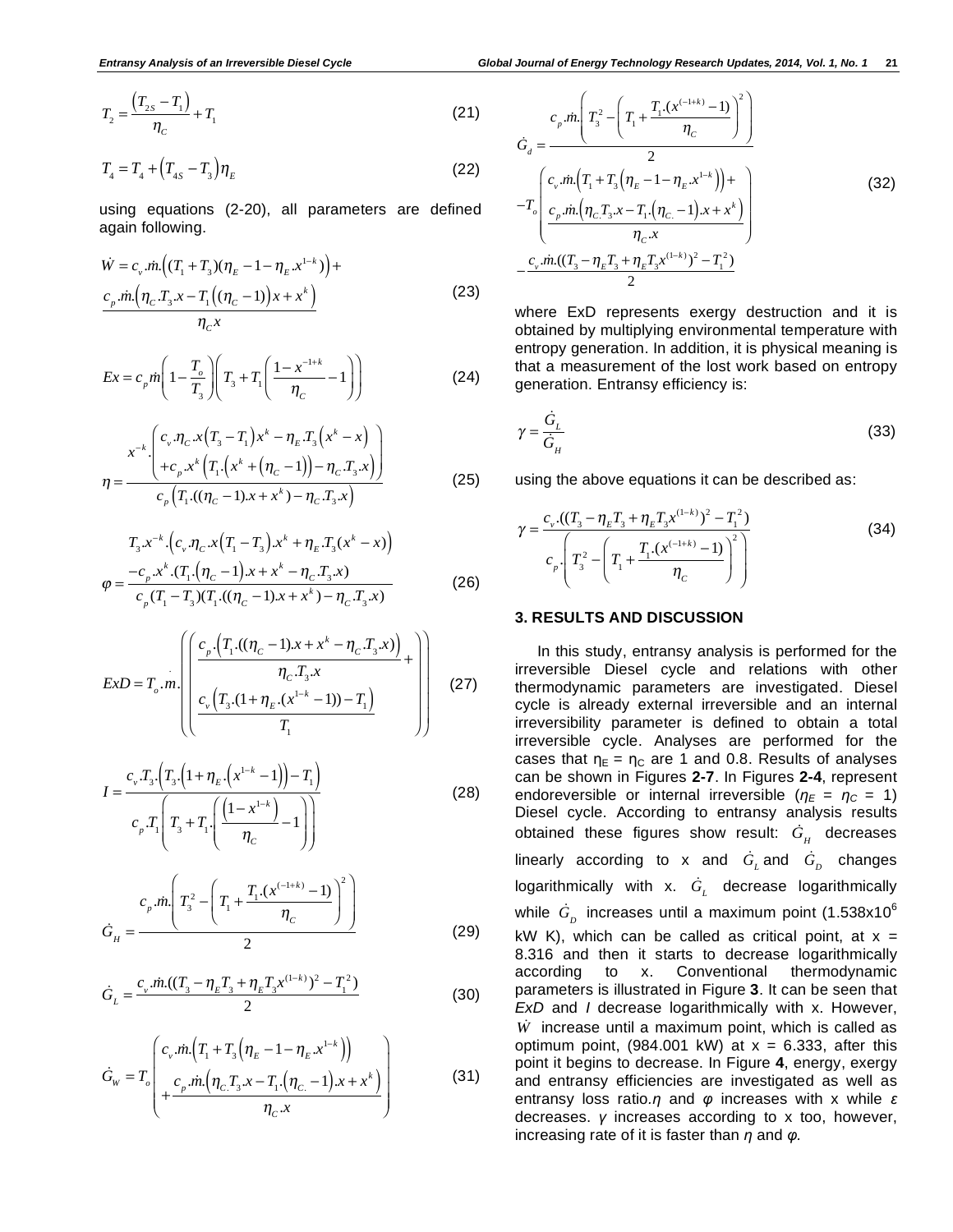

**Figure 2:** Variation of  $\dot{G}_{\mu}$ ,  $\dot{G}_{\mu}$  and  $\dot{G}_{\rho}$ , according to x ( $\eta_{E}$  =  $nc = 1$ ).



**Figure 3:** Variation of  $ExD$ ,  $\dot{W}$  and  $I$ , according to x ( $\eta_E$  =  $\eta_c = 1$ ).



**Figure 4:** Variation of  $\eta$ ,  $\varphi$ ,  $\lambda$  and  $\varepsilon$ , according to x ( $\eta \in$  =  $\eta_c = 1$ ).

Results for the system with  $\eta_E = \eta_C = 0.8$  can be found in Figures **5-7**. In Figure **5**, entransy tendency of the system is equal to previous one except that  $\, {\dot G}_{{\scriptscriptstyle D}} \,$ has different critical point. This point is at  $x = 6.959$  and it value is (1.341x10 $^6$  kW K). As it can be seen Figure **6**. *I* and *W* has optimum points (a maximum point for *W* and a minimum point for *I*). *W* and *I* change logarithmically. *W* increases its optimum point (763.939 kW) at  $x = 3.625$ , after this points it starts to decrease. *I* decreases until its optimum point (2.911) x =9.488 and then it begins to raise. Similar to pervious system, *ExD* decreases logarithmically. Energy, exergy, entransy efficiencies and entransy loss ratio. All of these parameters have maximum or minimum points. Energy and exergy efficiencies has a maximum (or optimum point). These efficiencies increases their optimum and then they start to diminish. Optimum points for energy and exergy efficiencies are 0.537 and



**Figure 5:** Variation of  $G_H$ ,  $G_L$  and  $G_D$ , according to x ( $\eta_E$  =  $\eta_c = 0.8$ ).



**Figure 6:** Variation of  $ExD$ ,  $\dot{W}$  and  $I$ , according to x ( $\eta_E$  =  $\eta_c = 0.8$ ).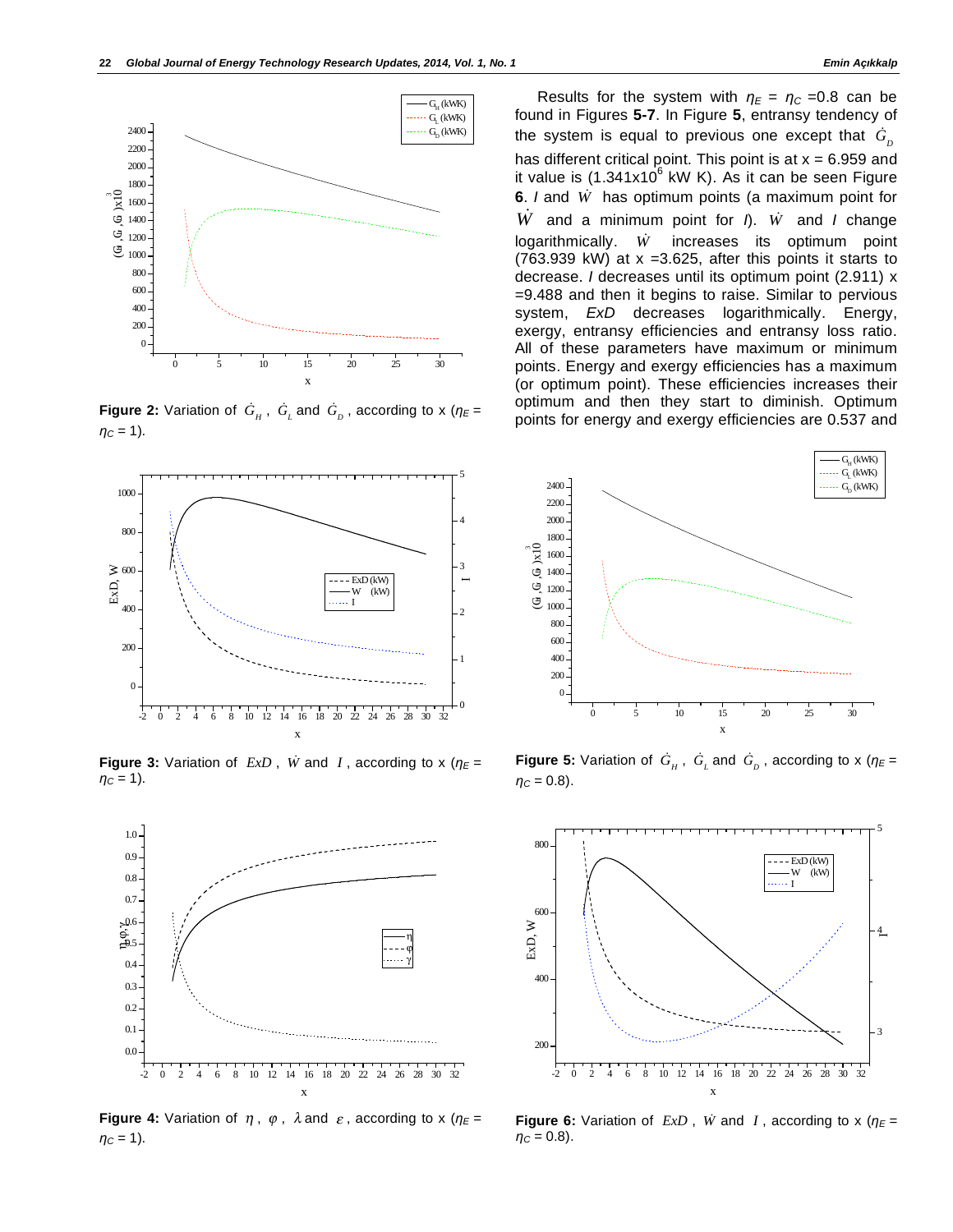0.638 respectively at same point  $x=$  9.488. Entransy efficiency has minimum or it can be called critical point  $(0.191)$  at  $x = 19.296$ . This parameter decrease until this point after it shows a little raising.



**Figure 7:** Variation of  $\eta$ ,  $\varphi$ ,  $\lambda$  and  $\varepsilon$ , according to x ( $\eta \in$  =  $\eta_c = 0.8$ ).

#### **4. CONCLUSIONS**

In this paper, irreversible Diesel cycle are investigated according to entransy approach and results are compared with thermodynamic performance parameters. In the previous section results are searched detail and this section these are interpreted following:

- Decreasing  $\eta_E$  and  $\eta_C$  causes decreasing at  $\dot{G}_{\mu}$ and  $\dot{G}_{_D}$ , however, it causes raising at $\dot{G}_{_L}$ according to x .
- Decreasing  $\eta_E$  and  $\eta_C$  causes increasing at *ExD* and *I.* However, while  $\eta_E = \eta_C = 0.8$ , *I* has a minimum. After the minimum point, it increases. It can be said that  $\eta_F$  and  $\eta_C$  has maximum or minimum, if they are smaller than 1. Similarly, Decreasing  $\eta_F$  and  $\eta_C$  causes smaller work values and for smaller  $\eta_E$  and  $\eta_C$  decreasing rate of it is faster.
- For  $\eta_{\rm E}$  =  $\eta_{\rm C}$  = 1 any optimum or critical point does not exist for  $\eta$ ,  $\varphi$ ,  $\varepsilon$  and  $\gamma$ . In contrast to this, all of these parameters have maximum or minimum points, when  $\eta_E = \eta_C = 0.8$ . Maximum points for energy and exergy efficiencies are 0.537 and 0.638 respectively at  $x=$  9.488. Entransy efficiency has minimum point (0.191) at  $x =$ 19.296.

•  $\dot{G}_{D}$  has a maximum (1.538x10<sup>6</sup> kW K) at x = 8.316 for endoreversible cycle and has a maximum point at  $x = 6.959$  and it value is 1.341x10<sup>6</sup> kW K for  $\eta_E = \eta_C = 0.8$ . It

It is recommended that entransy should investigated among basic thermodynamic parameters while analyzing a thermal system.

#### **REFERENCES**

- [1] Wang W, Cheng XT, Liang XG. Entransy theory for the optimization of heat transfer - A review and update. Int J Heat Mass Transfer 2013; 63: 65-81. http://dx.doi.org/10.1016/j.ijheatmasstransfer.2013.03.019
- [2] Bergles AE. Heat transfer enhancement the maturing of second-generation heat transfer technology. Heat Transfer Eng 1997; 18: 47-55. http://dx.doi.org/10.1080/01457639708939889
- [3] Webb RL. Principles of Enhanced Heat Transfer. John Wiley & Sons, NewYork 1994.
- [4] Guo ZY, Zhu HY, Liang XG. Entransy—a physical quantity describing heat transfer ability. Int J Heat Mass Transfer 2007; 50: 2545-56. http://dx.doi.org/10.1016/j.ijheatmasstransfer.2006.11.034
- [5] Cheng XT, Liang XG. Entransy loss in thermodynamic processes and its application. Energy 2012; 44: 964-72. http://dx.doi.org/10.1016/j.energy.2012.04.054
- [6] Xu MT. The thermodynamic basis of entransy and entransy dissipation. Energy 2011; 36: 4272-7. http://dx.doi.org/10.1016/j.energy.2011.04.016
- [7] Cheng XT, Wang WH, Liang XG. Entransy analysis of open thermodynamic systems. Chin Sci Bull 2012; 57: 2934-40. http://dx.doi.org/10.1007/s11434-012-5224-
- [8] Wang W, Cheng XT, Liang XG. Entropy and entransy analyses and optimizations of the Rankine cycle. Energ Convers Manage 2013; 68: 82-88. http://dx.doi.org/10.1016/j.enconman.2012.12.020
- [9] Liu W, Liu ZC, Jia H, *et al*. Entransy expression of the secondd law of thermodynamics and its application to optimization in heat transfer process. Int J Heat Mass Transfer 2011; 54: 3049-59. http://dx.doi.org/10.1016/j.ijheatmasstransfer.2011.02.041
- [10] Chen LG, Wei SH, Sun FR. Constructal entransy dissipation minimization for 'volume-point'. heat conduction. J Phys D Appl Phys 2008; 41: 195506. http://dx.doi.org/10.1088/0022-3727/41/19/195506
- [11] Xie ZH, Chen LG, Sun FR. Constructal optimization for geometry of cavity by taking entransy dissipation minimization as objective. Sci China Ser E Tech Sci 2009; 52: 3413-504.
- [12] Chen Q, Ren JX. Generalized thermal resistance for convective heat transfer and its relation to entransy dissipation. Chin Sci Bull 2008; 53: 3753-61. http://dx.doi.org/10.1007/s11434-008-0526-8
- [13] Cheng XT, Liang XG. Entransy flux of thermal radiation and its application to enclosures with opaque surfaces. Int J Heat Mass Transfer 2011; 54: 269-78. http://dx.doi.org/10.1016/j.ijheatmasstransfer.2010.08.026
- [14] Cheng XT, Xu XH, Liang XG. Radiative entransy flux in enclosures with nonisothermal or non-grey, opaque, diffuse surfaces and its application. Sci China Tech Sci 2011; 54: 2446-56.
- [15] Cheng XT, Liang XG. Computation of effectiveness of twostream heat exchanger networks based on concepts of entropy generation, entransy dissipation and entransy-